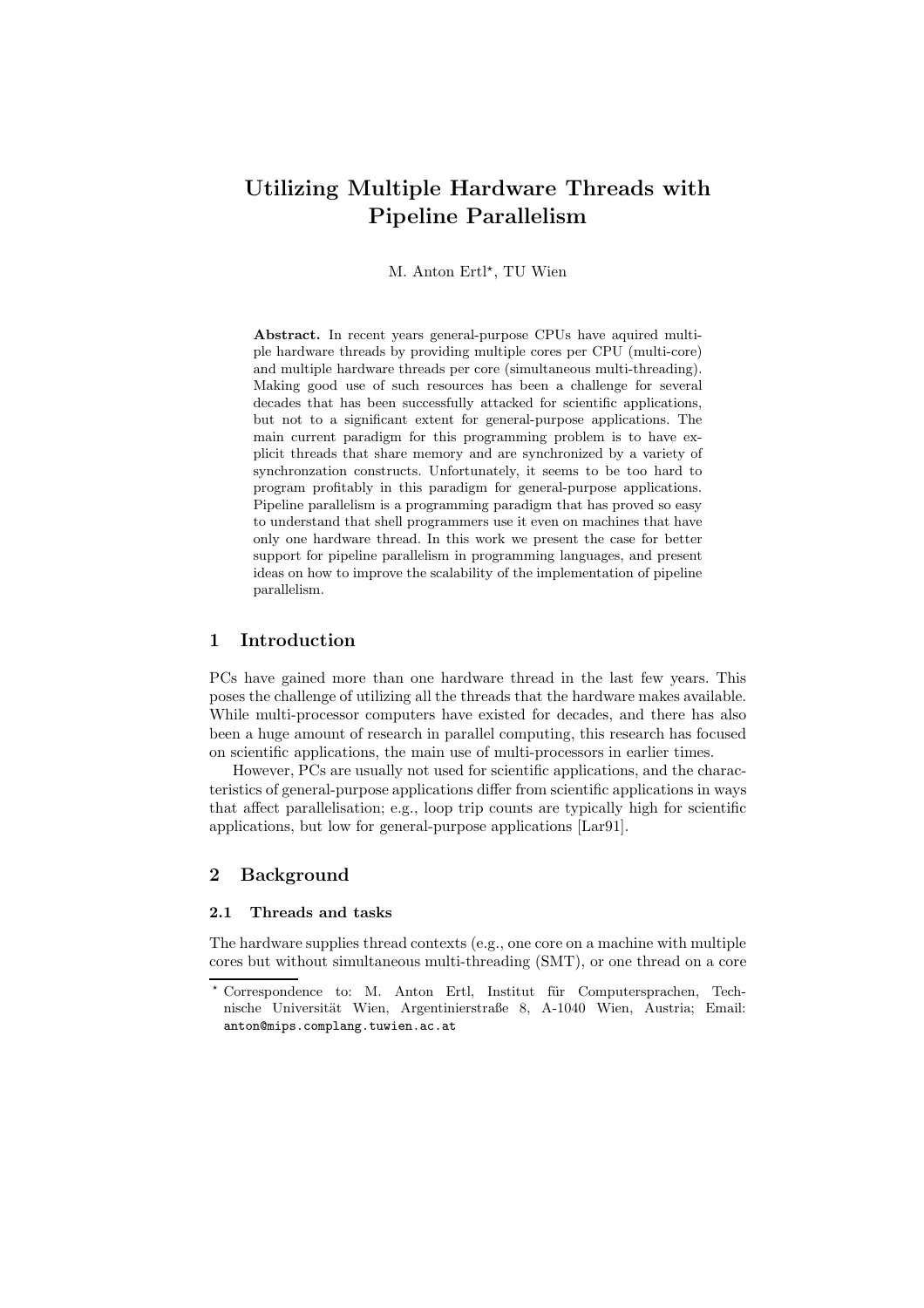that supports SMT). The operating system (OS) supplies OS threads and it allocates hardware threads dynamically to OS threads as it sees fit. Programming languages often also provide something that is often called threads or tasks, and the implementation of the programming language can map these programming language features to OS threads in a 1:1 fashion, or try to avoid system call overhead by using a more complicated scheme.

In this paper, when we discuss the implementation, in particular, the mapping of programming language constructs to OS constructs, we use threads to mean OS or hardware threads, and *tasks* to mean programming language tasks.

#### 2.2 How much parallelism is there?

Is there actually parallelism in non-numeric applications? Some of the limits studies that looked at the dynamic data flow dependencies of application runs found high levels of parallelism in non-numeric applications [LW92]. We only have to find out how to organize the data flow into threads (for thread-level parallelism).

#### 2.3 Why is parallel programming hard?

Parallel programming introduces two new classes of errors: When a race conditions occurs, the outcome of the program depends on the specific order in which certain actions in different threads are executed. To avoid race conditions, programmers can use synchronization constructs (e.g., locks or semaphores); that can lead to the other class of error: deadlocks, where several threads wait for each other. These errors (especially race conditions) are often not deterministically reproducible, which makes it much harder to reveal them in testing than most bugs in sequential programs, and, even after they have shown up, they are still harder to debug.

If the threads access shared memory (a common feature of multi-threaded environments), another problem is that the hardware does not implement an intuitive memory model like sequential consistency. The programmer can use memory barriers to work around that problem, but memory barriers are expensive, so programmers want to avoid them; but again, if they fail to put in a memory barrier that's necessary, the result will be a race condition, but the problem will be even harder to find and fix, because understanding the bug requires understanding the counter-intuitive behaviour of the hardware.

Common synchronization constructs interact in ways that undermine the modularity of the program. So, the main weapon we use to keep programs manageable loses its edge once we decide to parallelize programs using such synchronization constructs.

Parallel programming is also hard is because the goal is to increase the performance. So the goal is not just to have a program that exposes more parallelism, the goal is that the result should run in less real time than the original sequential program. The problems here are that, on one hand, the speedups are limited by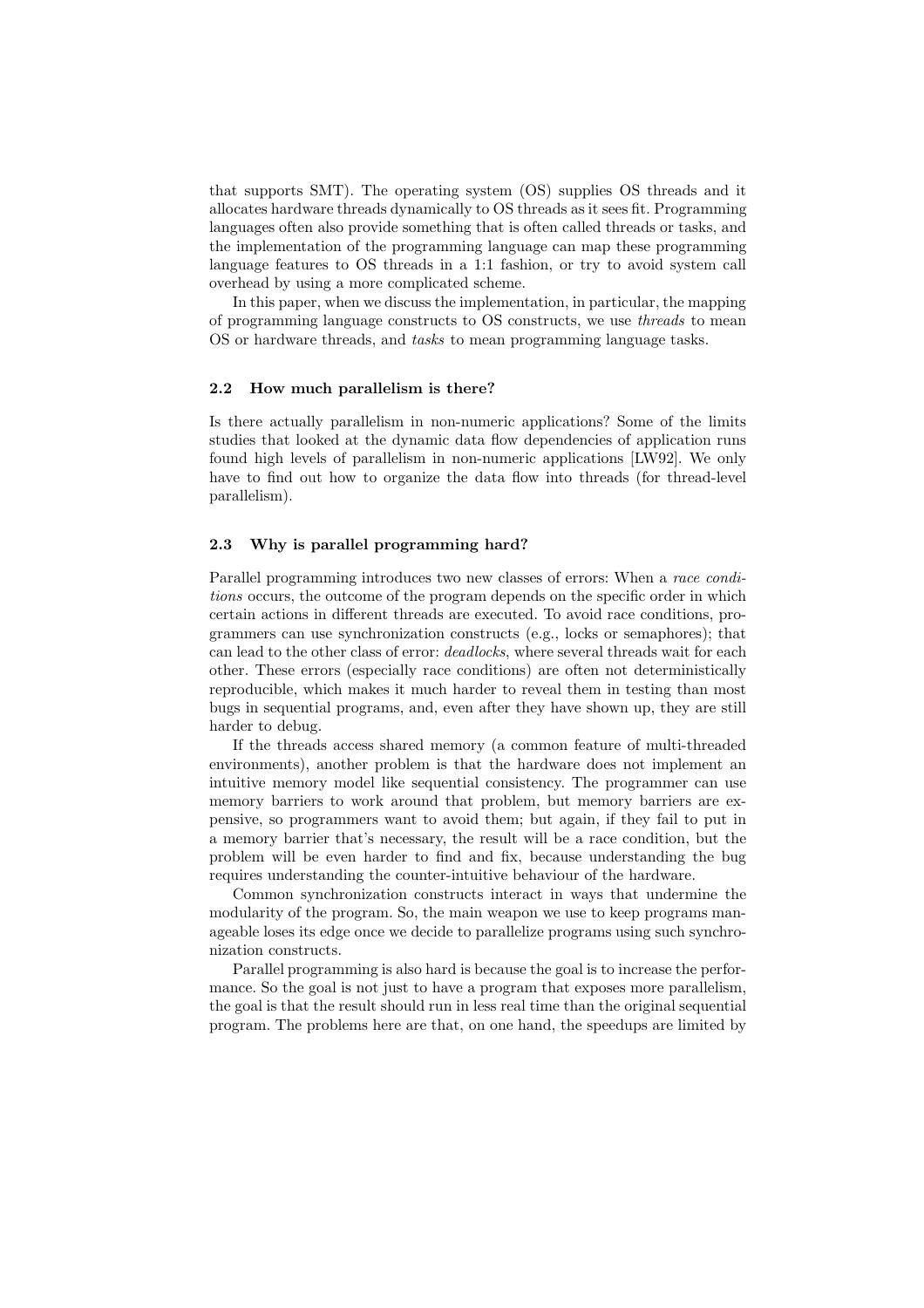the number of CPUs (so it really only pays off after you have squeezed all the available sequential performance from the program, which does its own damage).

But even worse, parallelizing a program introduces overheads: thread creation and destruction, synchronization, and barriers. So you cannot just parallelize whatever parts look parallelizable, because then the overheads will tend to eat up the potential speedup and more. Instead, parallelization has to be performed looking at the whole program, and finding out where the large parallelization opportunities are while avoiding overheads. Again, this undermines modularization, and it is hard to achieve in a typical general-purpose program where most of the run-time is spent in a number of places, not just one or a few inner loops.

Another problem is that, while some patterns of parallelism (such as independent loop iterations, aka data or DOALL parallelism) are easy to scale across a wide range of thread counts, these patterns do not tend to dominate in generalpurpose applications. So the result of parallelizing will often not be very scalable to varying thread counts. The result will be that either the hardware threads will be underutilized, or that there will be more synchronization overhead than necessary.

Overall, the common ways of supporting thread-level parallelism are either too hard to use for widespread use in application programming (conventional synchronization constructs), or they are often not applicable for general-purpose applications (data parallelism).

#### 2.4 Transactions

In recent years there has been a huge amount of research into transactional memory, especially software transactional memory [LR06]. This provides transactions to the programmers, i.e., a sequence of statements that is (logically) executed atomically. This concept is easier to program than traditional synchronization. However, in this work I look in a different direction, for the following reasons:

- There is already lots of research into transactions, and most of the gold in that area probably has already been mined, whereas other directions have received comparatively little attention.
- Transactions are used in a shared-memory setting, which may not be the best approach to modularity.
- Software transactional memory has a significant implementation cost, in complexity and in performance.

# 3 Pipeline parallelism

Unix pipelines provide a form of parallelism that avoids many of the problems discussed above:

– It is so easy to use pipelines that shell programmers use them even when parallelism is not the goal.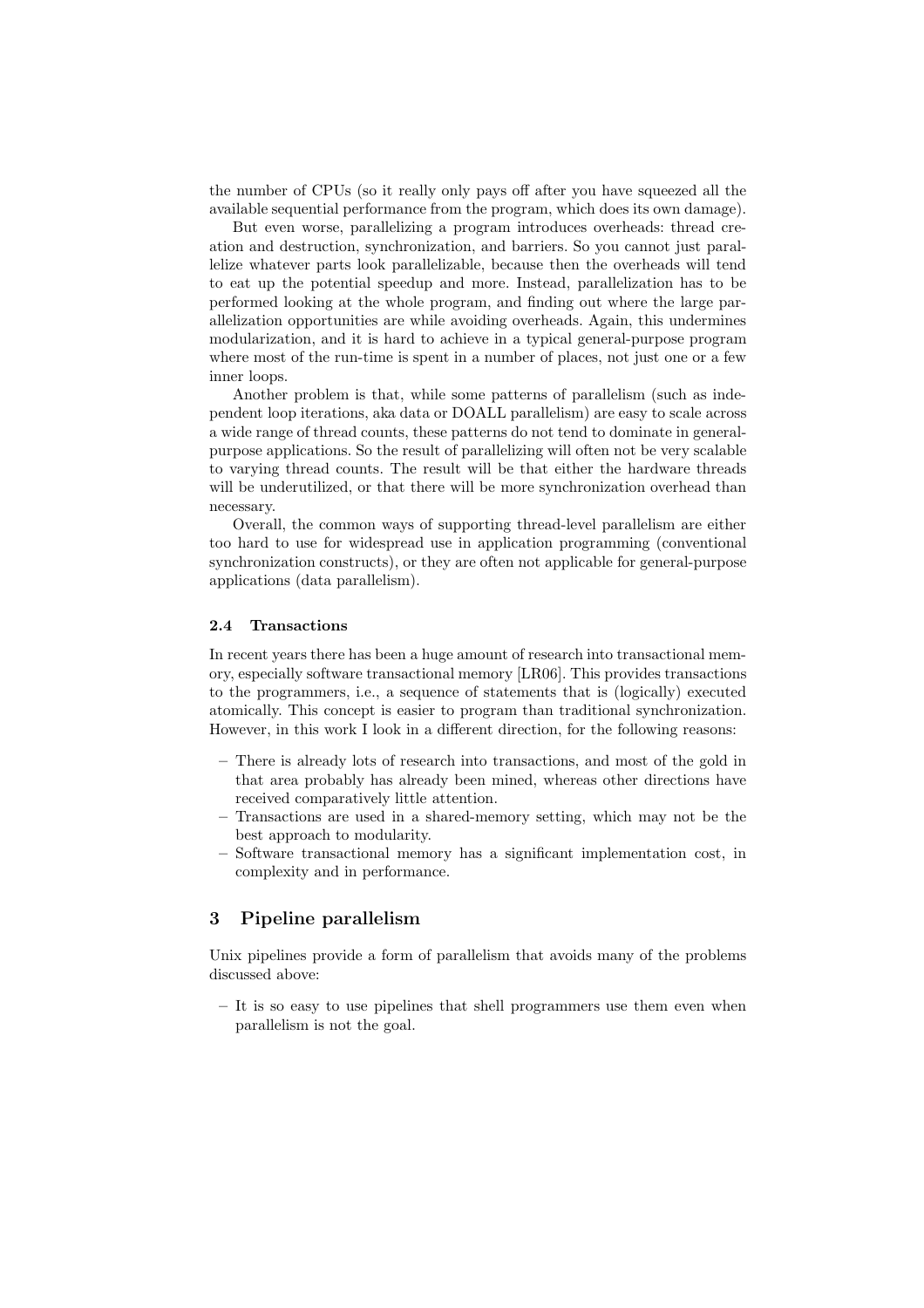- Unix pipelines are constructed from reusable modules (called filters). Pipeline parallelism is not just compatible with modularisation, it provides an additional form of modularisation.
- Pipelines can be used in general-purpose applications. E.g., pipelines in Unix are often used for text processing and other non-numerical applications. Compilers used to be organized in multiple filter-like passes. General-purpose applications often contain complex control flow (e.g., a recursive graph walk), which makes it hard to divide work for data parallelism, but pipeline stages can contain such complex control flow without problems.

Therefore, we believe that adding pipeline parallelism to general-purpose programming languages would be a good idea, both for parallelism and for modularization. One other benefit that we will focus on in this paper is that one can implement pipeline parallelism in a way that scales from many threads down to few or one.

### 3.1 Stream languages

Stream languages were designed for implementing digital signal processing (DSP) algoritms on highly parallel hardware  $[ADK^+04,TLM^+04]$ ; pipeline (or stream) parallelism is a central feature of these programming languages. Later, such languages were also implemented on conventional CPUs [GR05,ZLRA07]. These implementations were designed for huge data sets and implemented the filters as working on large (256KB and more) blocks, with the following filter only scheduled on a block after the previous filter has finished it, i.e., no direct communication.

## 3.2 XJava

The general-purpose language XJava [OPT09] is an extension of Java that supports pipeline and data parallelism. The current implementation uses an approach similar to the implementations of stream languages on general-purpose processors, i.e., with filters working on blocks and then returning to a scheduler which then assigns another ready task to the thread.

The advantages of this implementation approach are: It allows a uniform handling of data parallelism and pipeline parallelism. And, if the pipeline has enough data to process, it scales nicely across a wide number of threads (as long as the program provides enough parallelism); short-running and long-running pipeline stages are balanced automatically.

The downside is that there is a ramp-up in parallelism at the start of a pipeline and a ramp-down in the end; with a large block size, these ramps can take a while, and if there are only few blocks, the parallelism will be severely limited. If all the data fits in one block between stages, all the stages are run sequentially and no parallel execution occurs. While large amounts of data may be taken for granted in DSP applications, that is not necessarily the case for general-purpose applications (e.g., compilers).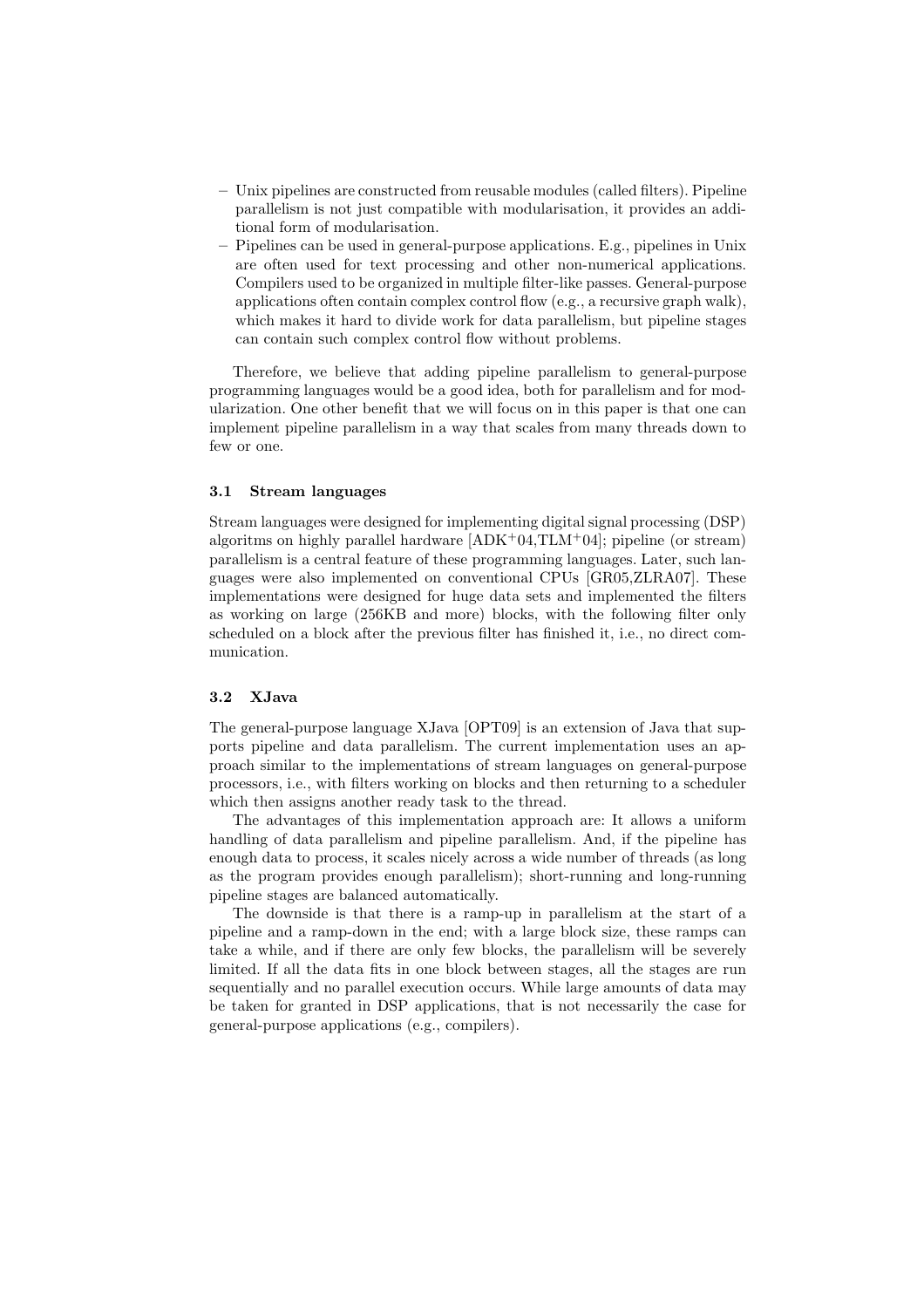## 4 Fine-grained pipeline implementation

This section presents some ideas on how to implement pipelines in programming languages in a way that does not suffer from these problems.

In order to reduce low parallelism from ramp-up and ramp-down effects, we could reduce the block size. However, this increases the overhead, because the scheduler is invoked once for every block.

Instead, we propose using a single-writer single-reader ring buffer fifo for communicating between pipeline stages. This allows communication between the pipeline stages at a fine granularity: cache line granularity would be good for efficiency in the usual case, but even finer granularity is possible. At the same time, large amounts of data can be transferred without involving a scheduler.

Of course, avoiding the scheduler works only if all pipeline stages run at the same time in different threads, and if each pipeline stage produces data at the same rate as the next stage consumes it. Otherwise, some of the ring buffers will sooner or later become full or empty, and either the producer (if full) or the consumer (if empty) will block and won't fully utilize the thread it has available.

How can this scenario be avoided? And what can we do if we don't have or get enough threads to run all the filters at the same time?

There is another efficient and fine-grained implementation of pipelines that does not need multiple threads or frequent scheduler invocations: coroutining. In coroutining one pipeline stage passes control of the thread directly to the next one (on writing to the next stage) or to the previous one (when reading from the previous stage); this just requires saving a few registers of one task and restoring a few registers of the other task (most notably, the instruction and stack pointers).

Now we can reduce the number of threads needed by our pipeline stages by putting a number of consecutive stages into one thread and letting them communicate with each other through coroutining; the communication with stages in other threads is still through ring buffers.

This arrangement does not do anything for balancing the production and consumption rates of the different sub-pipelines. However, this can be achieved by moving pipeline stages between threads when the ring buffer approaches the full or the empty state.

E.g., consider a ring buffer that approaches emptyness: Obviously the writer to this ring buffer is too slow and the reader too fast. This can be remedied by moving the last pipeline stage (B) of the writing thread T1 to the reading thread T2.

In more detail, this works as follows: the writing stage B (still in T1) tells the reader C that B switches to the thread T2 (which contains C), then it switch the output of the previous stage A to use a ring buffer instead of coroutining, and transfers control of its current thread T1 to A. When C reads from the B-C ring buffer, it finds the switching message from B. First it completely consumes all the data in the B-C ring buffer. When that is empty, it switches its reader to use coroutining from B instead of reading from the B-C ring buffer; so when it needs to read after draining the B-C ring buffer, it will do a coroutine call to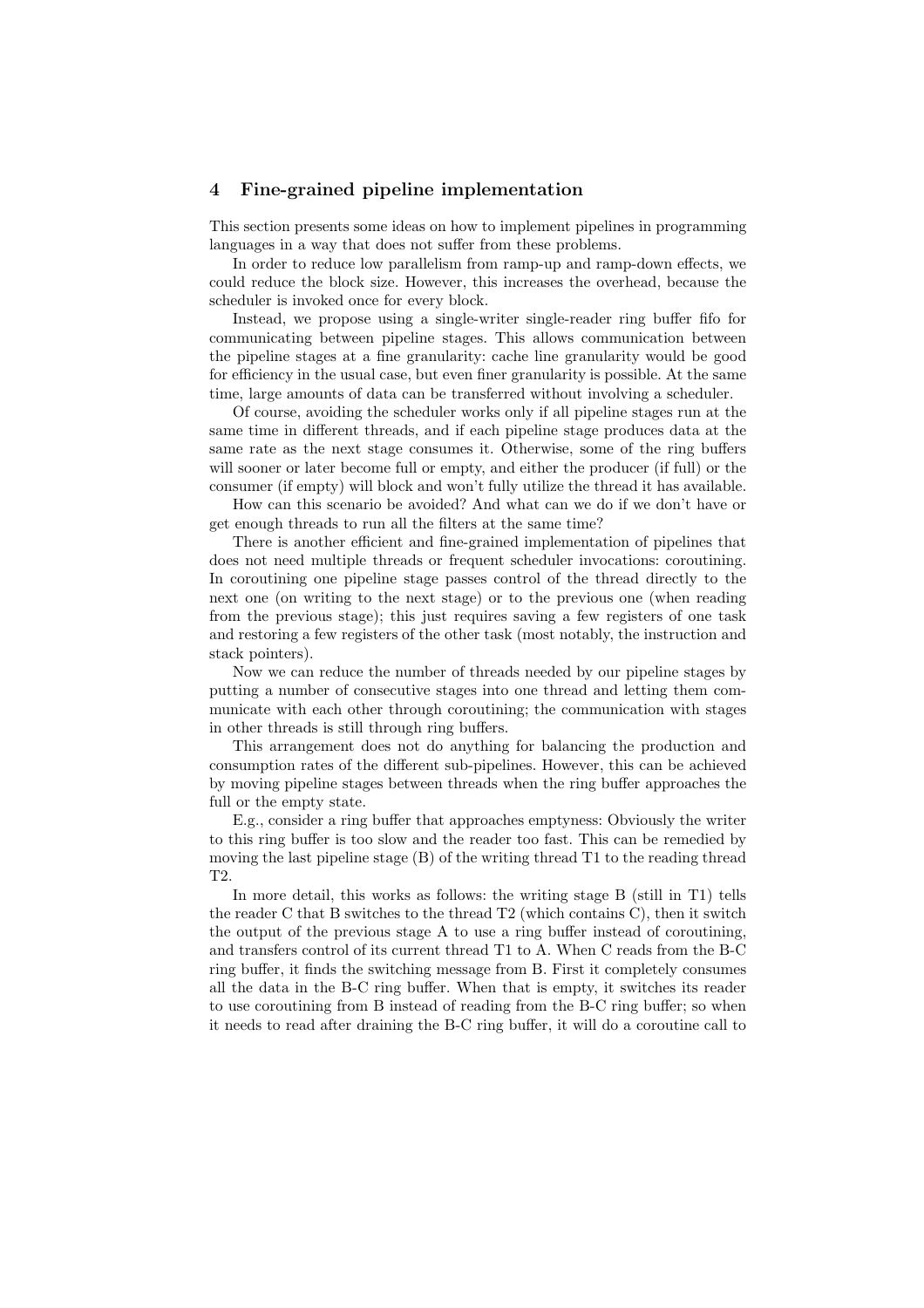B; at some point B will need to read something, and will read it from the A-B ring buffer.

Since T2 now needs more processing time than before and T1 needs less, the ring buffer between A and B should drain slower than the one between B and C used to, or it might even fill up. If it still drains overall, then A could move to T2, too; if the buffer fills up and approaches fullness, then B can be transferred back to T1. By transfering B back and forth between the threads now and then, both threads can be fully employed. This can all happen without any central scheduler being involved.

This means that the overheads of pipelining are relatively small, so an application can be divided into many pipeline stages without incurring much overhead, even if only a few threads are available. And if even less overhead is desired (at the cost of lower flexibility), several pipeline stages could be merged into one fused stage at compile time.

This approach puts certain demands on the operating system scheduler for good performance: all the threads of the application should run at the same time. Otherwise, i.e., if the OS preempts one thread, that thread will be stuck in some state unknown to the other threads, so other threads cannot pick up pipeline stages from that thread. So the other threads will soon fill or drain all the ring buffers involved, and they will eventually block themselves waiting for the descheduled thread. So, if the OS needs to deal with more runnable threads than the hardware provides, our approach will not lead to good performance.

The good news is that in that scenario the hardware is obviously utilized well anyway; conversely, on a typical PC that is mostly idle, that scenario will not happen frequently, and once the load drops, everything will run smoothly again.

Also, with cooperation from the OS, this scenario can be avoided: The OS should either provide gang scheduling, or should have a way of communicating with the application that it needs a thread for other purposes. Then pipeline stages can migrate away from one thread, and the thread can be returned to the OS while the other threads keep running.

# 5 Conclusion

Increasing the performance of general-purpose programs by parallelizing them is hard for several reasons: Simple data parallelism is often not present due to dependences, or cannot be exploited profitably due to low loop trip counts and short iteration running times. Using the usual synchronization constructs is complex and undermines the modularity. And a balance has to be found between splitting the application into threads and the overheads of thread creation and synchronization, otherwise performance will decrease rather than increase; and finding that balance again undermines the modularity.

Pipeline parallelism can be used for general-purpose programs, and it enhances modularity by splitting programs into reusable filters. Stream languages and XJava implement pipeline parallelism by letting each filter run on a block of data and then calling the scheduler.